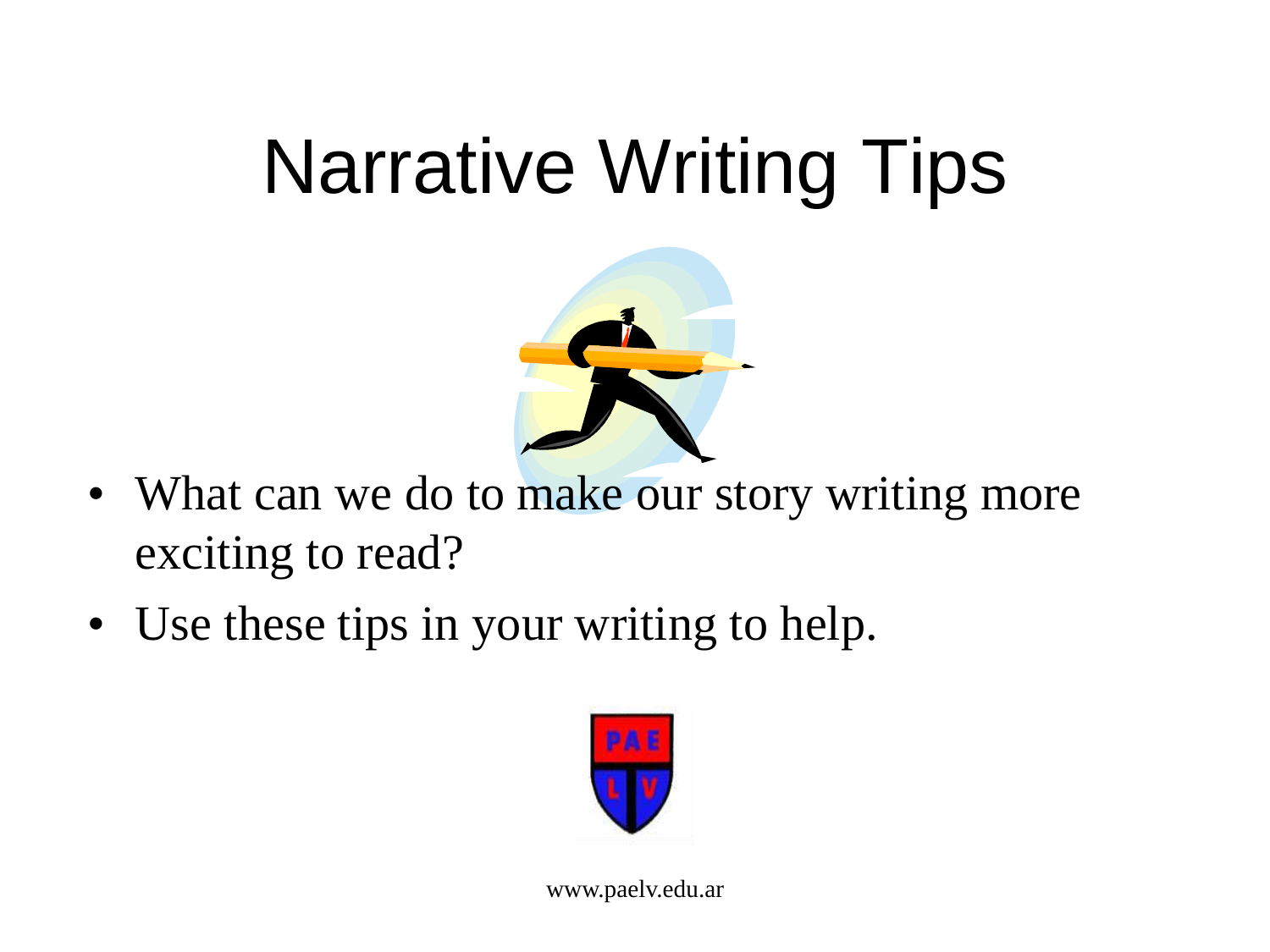Having too many characters can be a disadvantage as it may be difficult for your reader to distinguish between them.

Try to stick to two or three characters and really concentrate on letting your reader know what they are like by describing their appearance and revealing their personality.



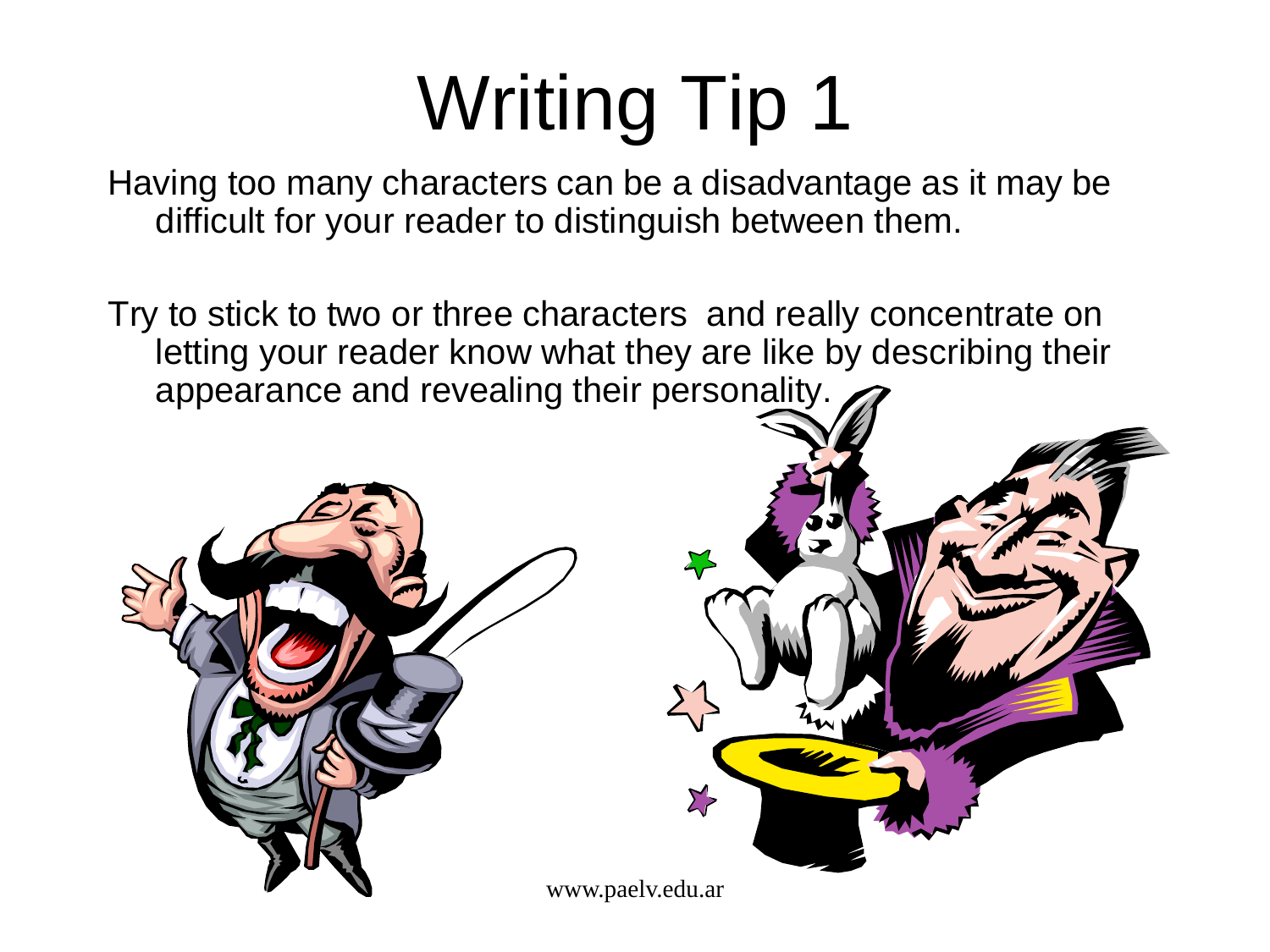When describing your character's appearance, try using a 'sentence of three'.

For example:

Mrs Maples was wearing a shiny overcoat, black wellingtons and a peaked hat.

#### **Or,**

Buster McVey had slick, black hair, brooding eyes and hands like shovels.

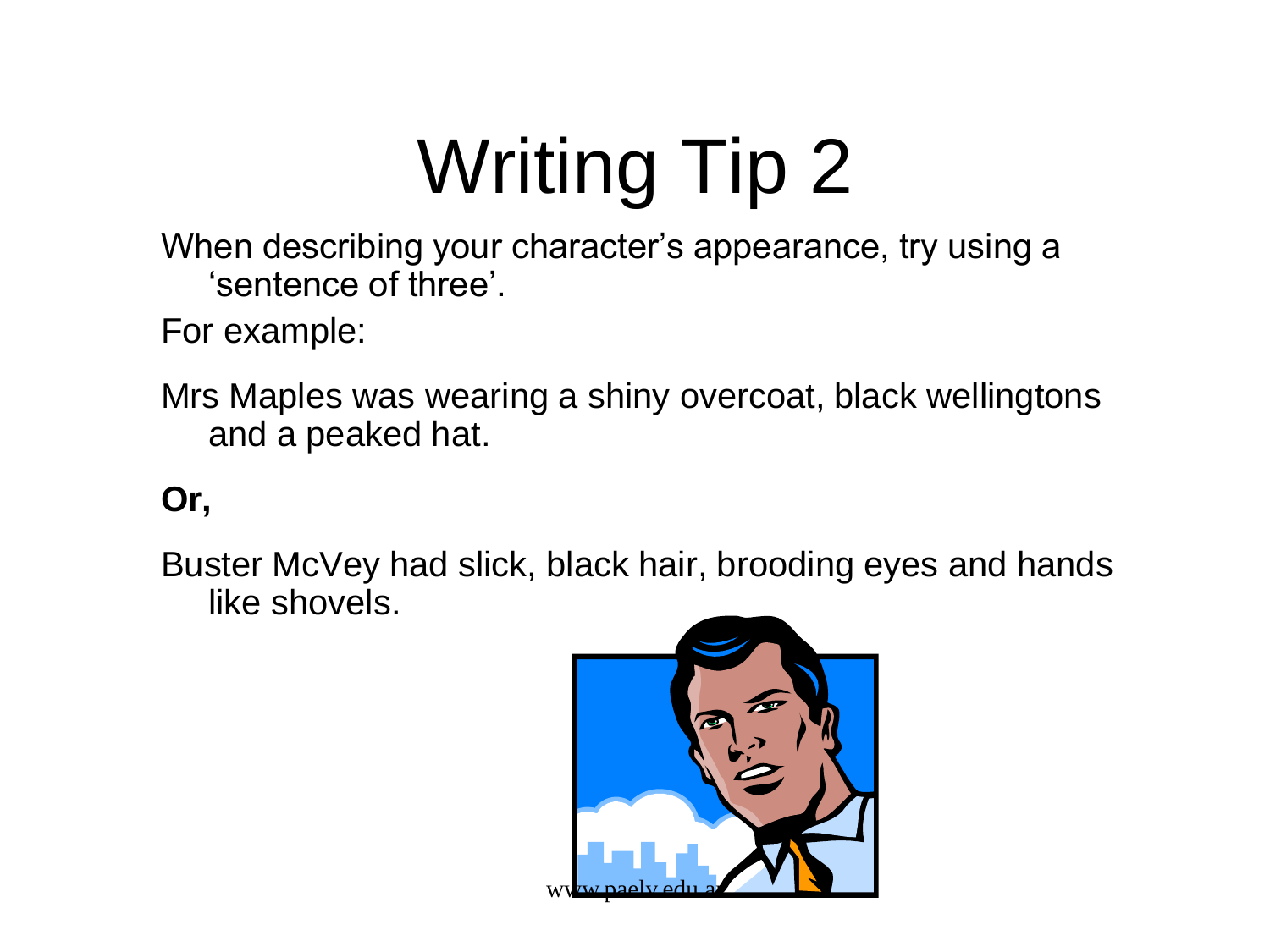Describe your characters personality

Use an 'ing' clause to add on to a simple sentence to describe what someone is doing or thinking. This is called a 'supporting action'. Look at these, which tells you more:

Tom ate his breakfast. **Or**

Tom ate his breakfast, wondering where he should start searching.

Mr Potts began to study the map. **Or** Mr Potts began to study the map, noticing that there was a forest in Bigham.



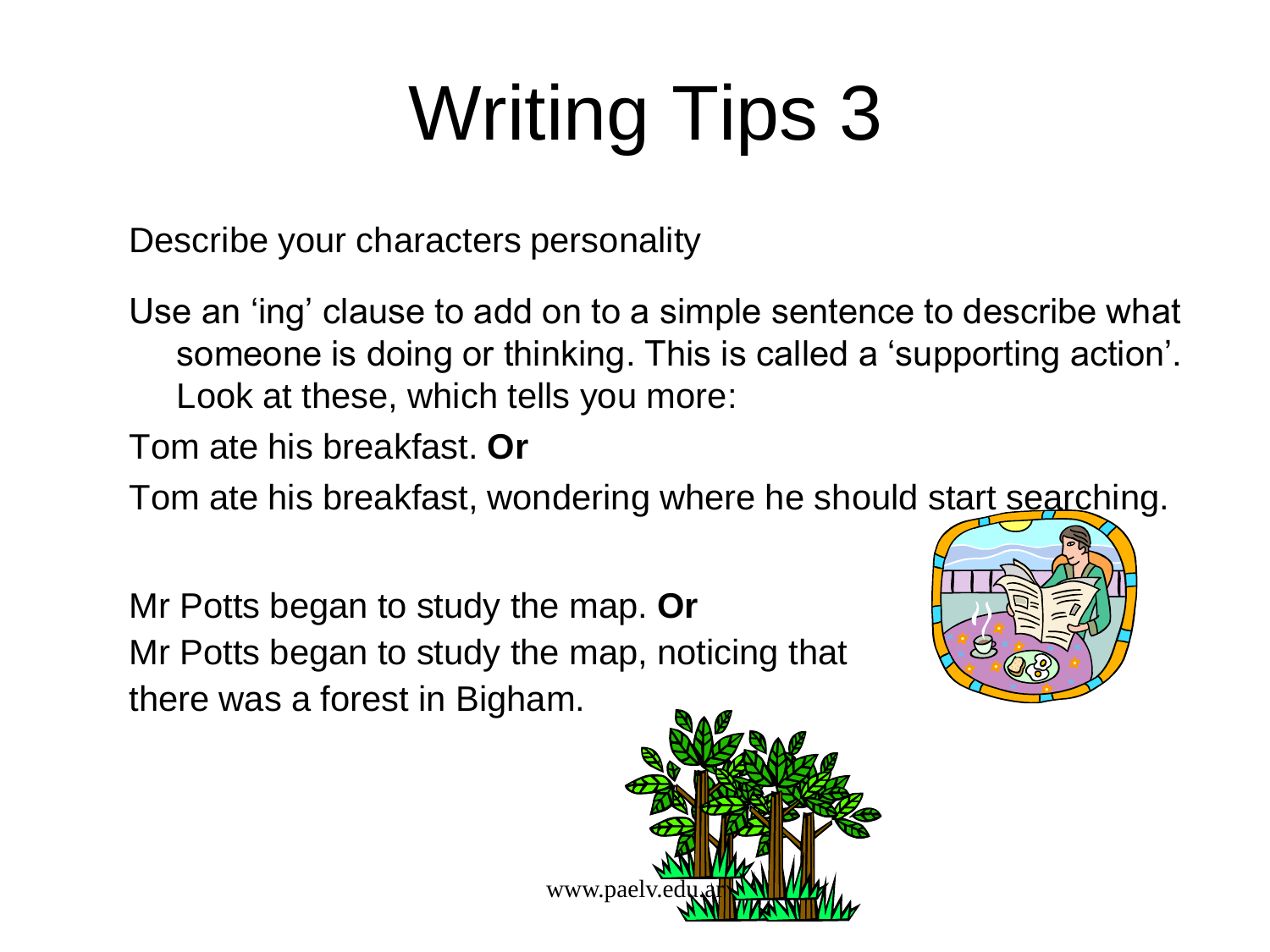

Remember:

- **1. The beginning** where you introduce the characters, set the scene and set up the problem.
- **2. The middle** in which the hero has to deal with the problem.
- **3. The end** where the characters sort out the problem (or not!) and the story finishes.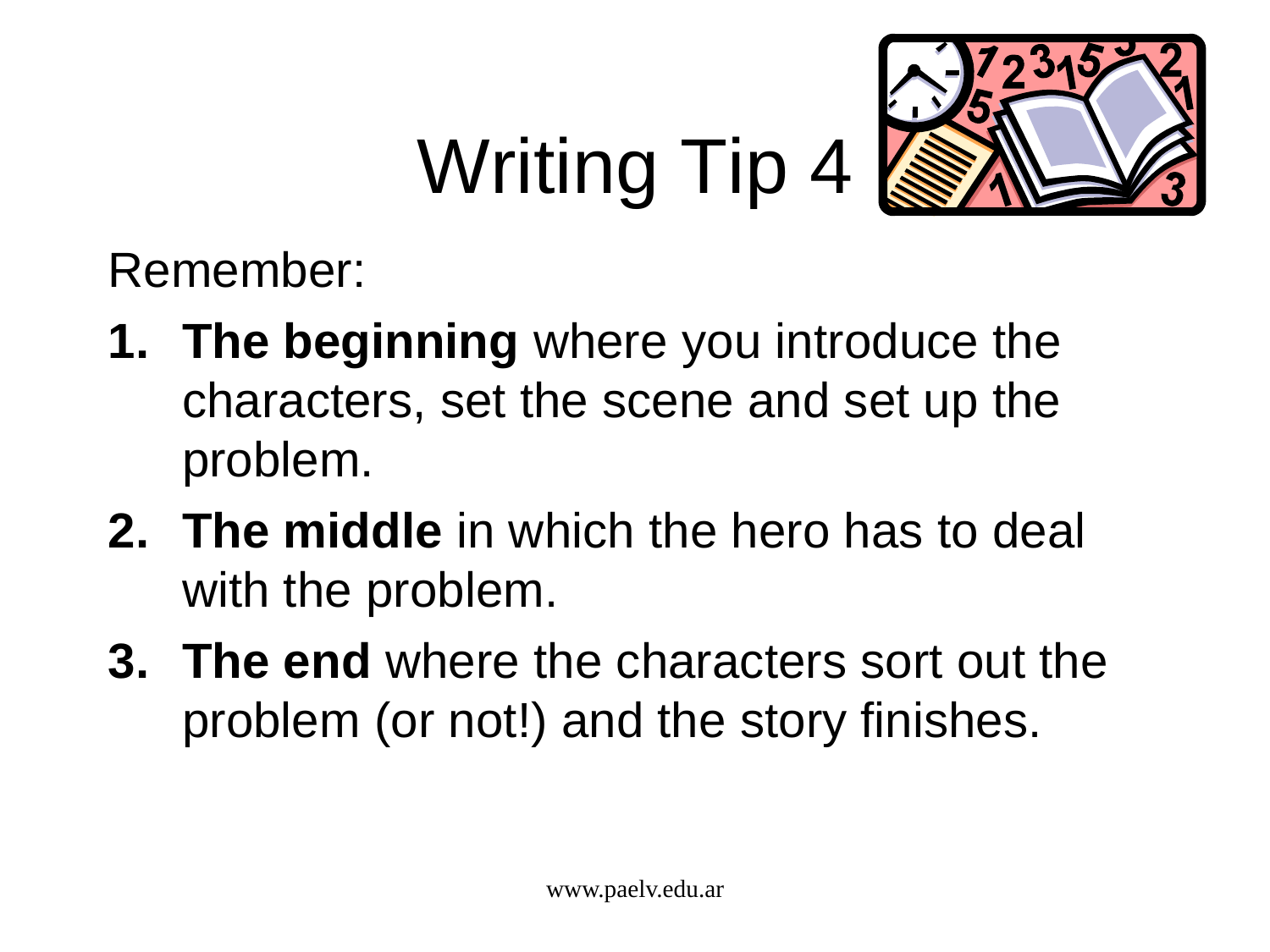Use a good story starter to grip your readers attention. You could:

1. Start with action



- 2. Use speech to introduce a character
- 3. Describe the setting

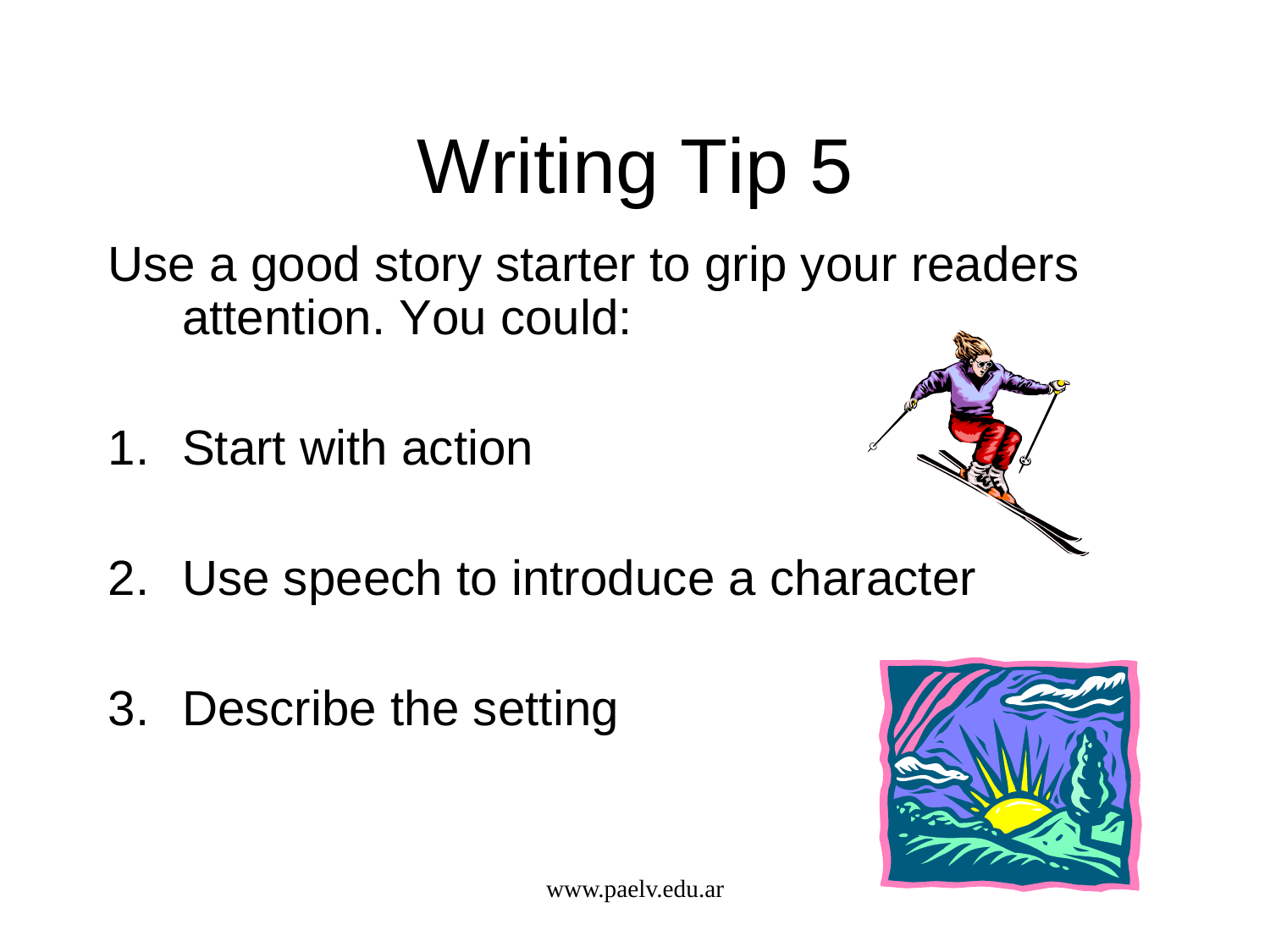Editing your story is a very important part of the process.

No-one gets it right first time around!

Make sure you read it through carefully and check:

- 1. Will your story makes sense to your reader and will it interest them?
- 2. Are your characters believable?
- 3. Have you given a satisfactory ending?
- 4. Are your spellings correct?
- 5. Make sure you have used a range of punctuation, .! " " ? () (Look at your notes to help you).
- 6. Long paragraphs can be off putting. Start a new paragraph for:
- A change of time, e.g. Early the next morning…
- A change of place e.g. On the other side of the mountain stood…
- A change of action e.g. At that moment the lights went out.
- A change of character e.g. Unexpectedly, Dr Townley rounded the corner.